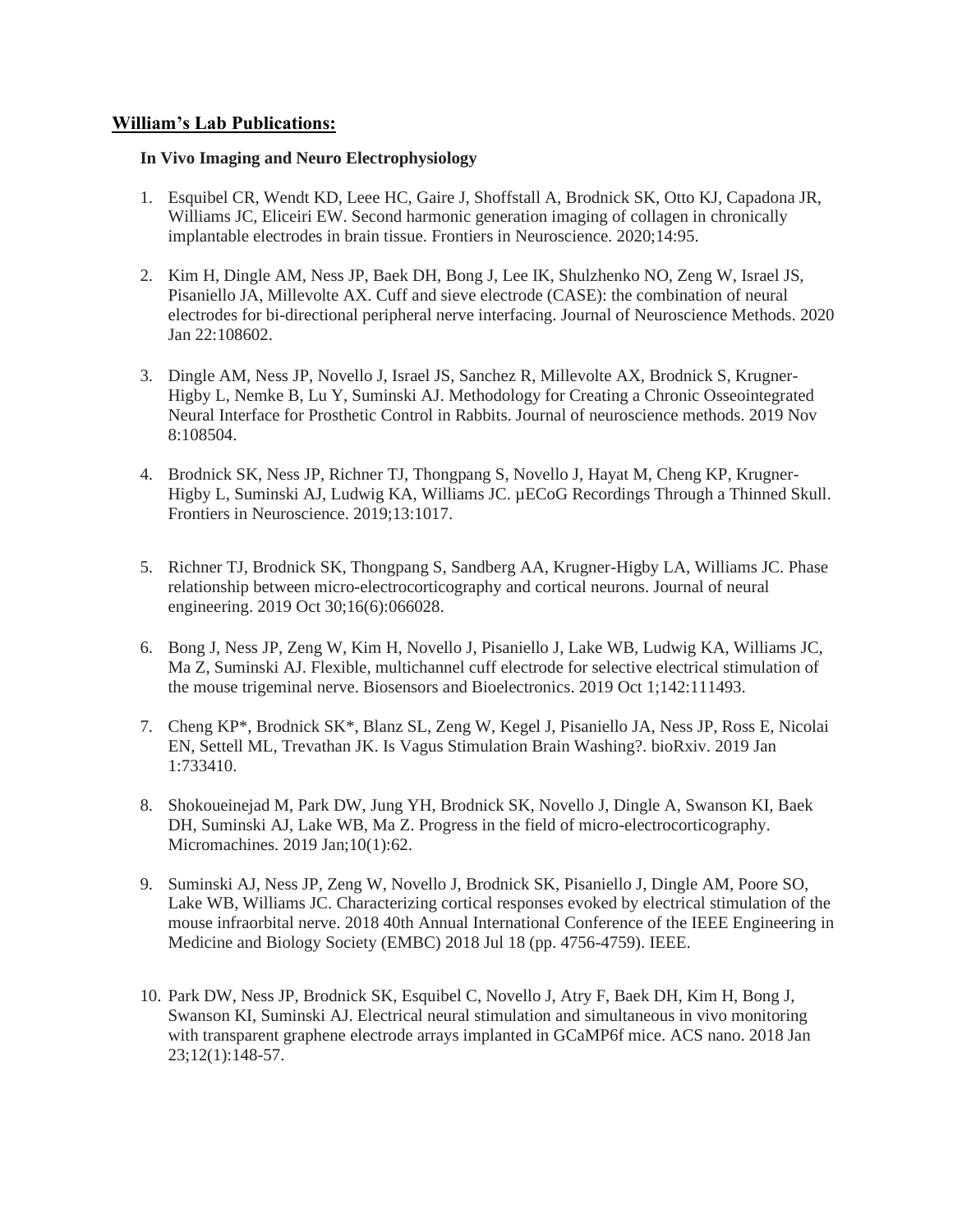- 11. Atry F, Chen RC, Pisaniello J, Brodnick S, Suminski AJ, Novello J, Ness J, Williams JC, Pashaie R. Optogenetic interrogation of neurovascular coupling in the cerebral cortex of transgenic mice. Journal of neural engineering. 2018 Sep 5;15(5):056033.
- 12. Pizzaro, R, Richner TJ, Brodnick SK, Thongpang S, Williams JC, VanVeen B. Estimating cortical column sensory networks in rodents from micro-electrocorticograph (μECoG) recordings. Neuroimage. 2017 Dec 1;163:342-57.
- 13. Derafshi Z, Kunzer BE, Mugler EM, Rokhmanova N, Park DW, Tajalli H, Shetty K, Ma Z, Williams JC, Hetling JR. Corneal potential maps measured with multi-electrode electroretinography in rat eyes with experimental lesions. Investigative ophthalmology & visual science. 2017 Jun 1;58(7):2863-73.
- 14. Saleh S, Ye J, Suminski AJ, Lake WB, Novello J, Brodnick SK, Williams JC. Characterizing cortical activation elicited by STN DBS during the acute response to electrode implantation. 2017 IEEE Great Lakes Biomedical Conference (GLBC) 2017 Apr 6 (pp. 1-1). IEEE.
- 15. Chen RC, Atry F, Brodnick SK, Novello J, Suminski A, Pisaniello J, Williams J, Pashaie R. Multi-site stimulation (Conference Presentation). Neural Imaging and Sensing 2017 Apr 19 (Vol. 10051, p. 100510A). International Society for Optics and Photonics.
- 16. Park DW\*, Brodnick SK\*, Ness JP, Atry F, Krugner-Higby L, Sandberg A, Mikael S, Richner TJ, Novello J, Kim H, Baek DH. Fabrication and utility of a transparent graphene neural electrode array for electrophysiology, in vivo imaging, and optogenetics. Nature Protocols. 2016 Nov 1;11(11):2201-22.
- 17. Kapur SK, Richner TJ, Brodnick SK, Williams JC, Poore SO. Optical Feedback Control and Electrical-Optical Costimulation of Peripheral Nerves. Plastic and Reconstructive Surgery. 2016 Sep 1;138(3):451e-60e.
- 18. Richner TJ, Baumgartner R, Brodnick SK, Azimipour M, Krugner-Higby LA, Eliceiri KW, et al. Patterned optogenetic modulation of neurovascular and metabolic signals. Journal of Cerebral Blood Flow & Metabolism. 2015;35(1):140–7.
- 19. Pashaie R, Baumgartner R, Richner TJ, Brodnick SK, Azimipour M, Eliceiri KW, Williams JC. Closed-Loop Optogenetic Brain Interface. IEEE Transactions on Biomedical Engineering. 2015 Oct;62(10):2327-37.
- 20. Atry F, Frye S, Richner TJ, Brodnick SK, Soehartono A, Williams J, Pashaie R. Monitoring cerebral hemodynamics following optogenetic stimulation via optical coherence tomography. IEEE Transactions on Biomedical Engineering. 2015 Feb;62(2):766-73.
- 21. Carney HC, Schendel AA, Williams J. Chronic Brain Stimulation Using Micro-Electrocortiographic Devices. The Journal of Purdue Undergraduate Research. 2015;5(1):18.
- 22. Park D-W, Schendel AA, Mikael S, Brodnick SK, Richner TJ, Ness JP, et al. Graphene-based carbon-layered electrode array technology for neural imaging and optogenetic applications. Nature communications. 2014;5.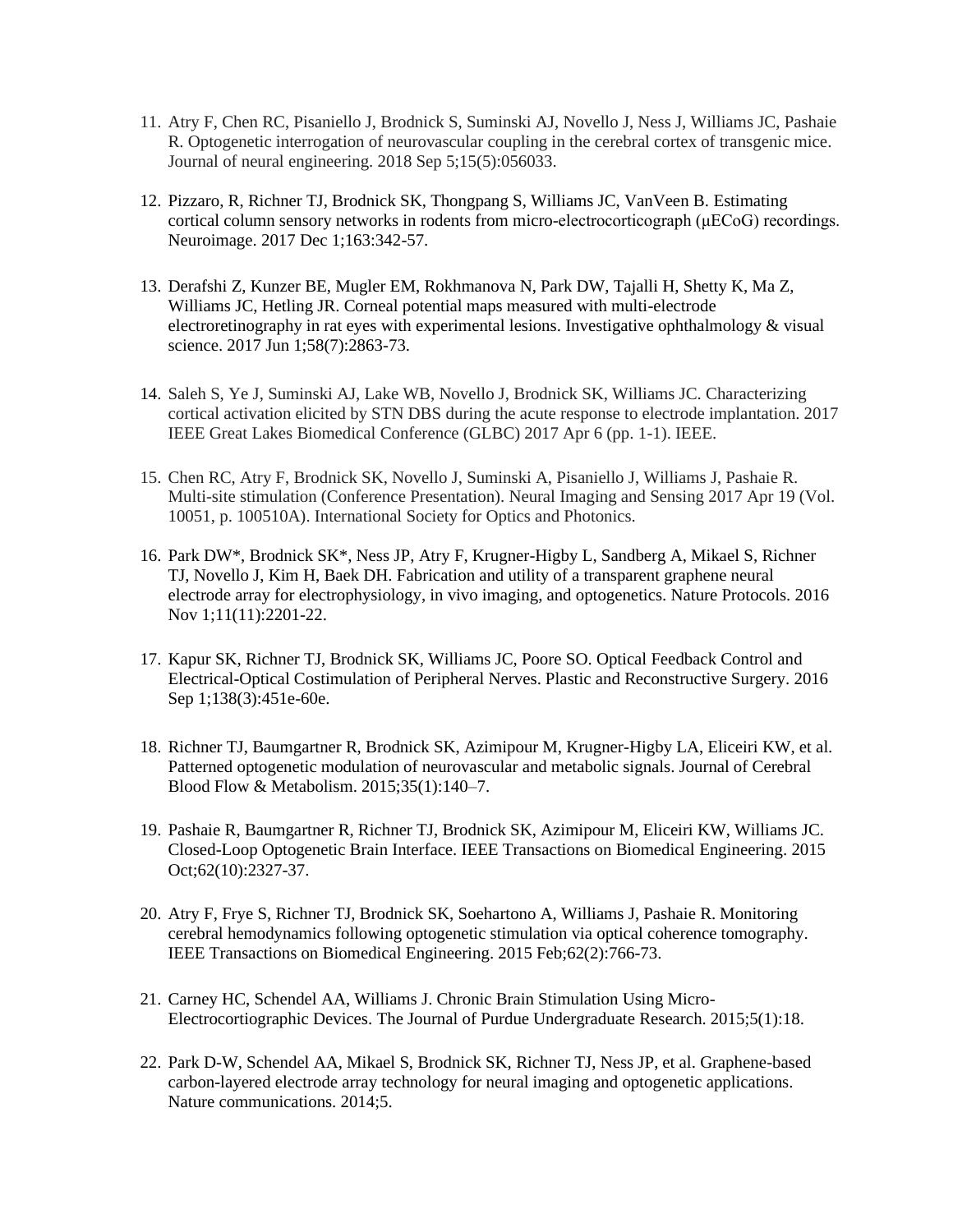- 23. Kapur SK, Richner T, Brodnick S, Williams JC, Poore SO. Development of an Optogenetic Sensory Peripheral Nerve Interface. Plastic and Reconstructive Surgery. 2014;133(3s):10–99.
- 24. Richner TJ, Thongpang S, Brodnick SK, Schendel AA, Falk RW, Krugner-Higby LA, et al. Optogenetic micro-electrocorticography for modulating and localizing cerebral cortex activity. Journal of neural engineering. 2014;11(1):016010.
- 25. Schendel AA, Eliceiri KW, Williams JC. Advanced materials for neural surface electrodes. Current Opinion in Solid State and Materials Science. 2014 Dec 1;18(6):301-7.
- 26. Schendel AA, Nonte MW, Vokoun C, Richner TJ, Brodnick SK, Atry F, et al. The effect of micro-ECoG substrate footprint on the meningeal tissue response. Journal of neural engineering. 2014;11(4):046011.
- 27. Brodnick SK, Hayat MR, Kapur S, Richner TJ, Nonte MW, Eliceiri KW, et al. A chronic window imaging device for the investigation of in vivo peripheral nerves. Engineering in Medicine and Biology Society (EMBC), 2014 36th Annual International Conference of the IEEE. IEEE; 2014. p. 1985–8.
- 28. Schendel AA, Thongpang S, Brodnick SK, Richner TJ, Lindevig BD, Krugner-Higby L, et al. A cranial window imaging method for monitoring vascular growth around chronically implanted micro-ECoG devices. Journal of neuroscience methods. 2013;218(1):121–30.
- 29. Gage GJ, Stoetzner CR, Richner T, Brodnick SK, Williams JC, Kipke DR. Surgical Implantation of Chronic Neural Electrodes for Recording Single Unit Activity and Electrocorticographic Signals. Journal of visualized experiments: JoVE. 2012;(60).
- 30. Wilks SJ, Richner TJ, Brodnick SK, Kipke DR, Williams JC, Otto KJ. Voltage biasing, cyclic voltammetry, & electrical impedance spectroscopy for neural interfaces. Journal of visualized experiments: JoVE. 2012;(60).
- 31. Williams JC, Thongpang S, Brodnick S, Schendel A, Richner T, A Multimodal Bi-Directional Opto-Electronic Neural Interface Model Based on Flexible Thin Film Polymeric Electrode Arrays. 34th Annual International IEEE EMBS Conference, August 2012.
- 32. Thongpang S, Richner TJ, Brodnick SK, Schendel A, Kim J, Wilson JA, et al. A microelectrocorticography platform and deployment strategies for chronic BCI applications. Clinical EEG and neuroscience. 2011;42(4):259–65.
- 33. Williams JC, Rennaker RL, Kipke DR. Long-term neural recording characteristics of wire microelectrode arrays implanted in cerebral cortex. Brain Research Protocols. 1999 Dec 1;4(3):303-13.
- 34. Williams JC, Rennaker RL, Kipke DR. Stability of chronic multichannel neural recordings: Implications for a long-term neural interface. Neurocomputing. 1999 Jun 1;26:1069-76.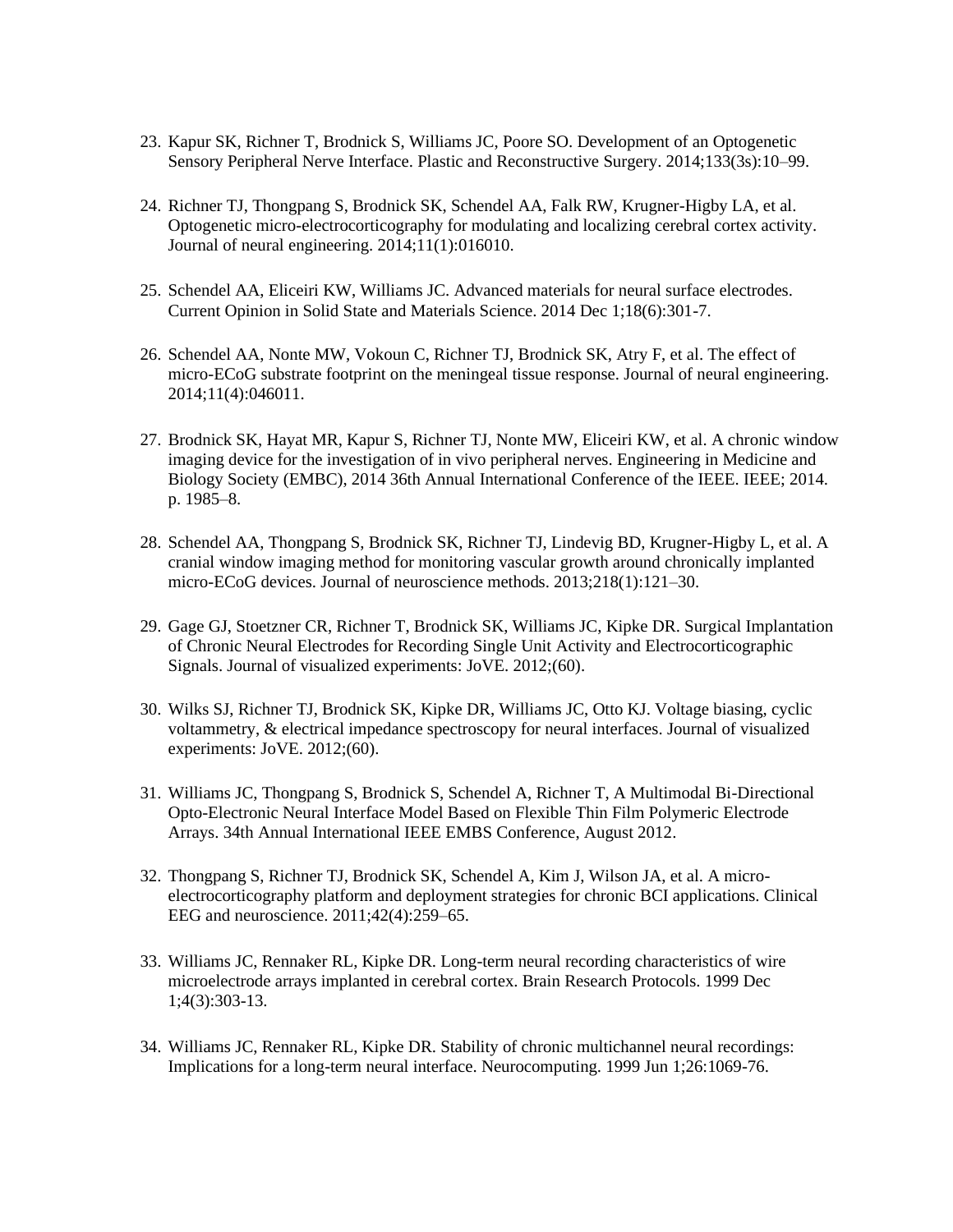## **Clinical Device Assessment, Electrocorticography and Neurostimulation**

- 1. Sillay KA, Ondoma S, Wingeier B, Schomberg D, Sharma P, Kumar R, Miranpuri GS, Williams J. Long-Term Surface Electrode Impedance Recordings Associated with Gliosis for a Closed-Loop Neurostimulation Device. Annals of neurosciences. 2018;25(4):289-98.
- 2. Mohanty R, Sinha A, Remsik A, Allen J, Nair V, Caldera K, Sattin J, Edwards D, Williams JC, Prabhakaran V. Machine learning-based prediction of changes in behavioral outcomes using functional connectivity and clinical measures in brain-computer interface stroke rehabilitation. InInternational Conference on Augmented Cognition 2017 Jul 9 (pp. 543-557). Springer, Cham.
- 3. Remsik A, Young B, Vermilyea R, Kiekhoefer L, Abrams J, Evander Elmore S, Schultz P, Nair V, Edwards D, Williams J, Prabhakaran V. A review of the progression and future implications of brain-computer interface therapies for restoration of distal upper extremity motor function after stroke. Expert review of medical devices. 2016 May 3;13(5):445-54.
- 4. Young BM, Stamm JM, Jie S, Remsik A, Nair VA, Tyler ME, Edwards DF, Caldera K, Sattin JA, Williams JC, Prabhakaran V. Brain-computer Interface Therapy for Upper Extremity Stroke Rehabilitation Induces Corticospinal Tract Changes That Track With Individual Behavioral Gains. InSTROKE 2016 Feb 1 (Vol. 47).
- 5. Song J, Young BM, Nigogosyan Z, Walton LM, Nair VA, Grogan SW, Tyler ME, Farrar-Edwards D, Caldera KE, Sattin JA, Williams JC. Characterizing relationships of DTI, fMRI, and motor recovery in stroke rehabilitation utilizing brain-computer interface technology. Frontiers in neuroengineering. 2014 Jul 29;7:31.
- 6. Sillay KA, Kumbier LM, Ross C, Brady M, Alexander A, Gupta A, Adluru N, Miranpuri GS, Williams JC. Perioperative brain shift and deep brain stimulating electrode deformation analysis: implications for rigid and non-rigid devices. Annals of biomedical engineering. 2013 Feb 1;41(2):293-304.
- 7. Wilson JA, Walton LM, Tyler M, Williams J. Lingual electrotactile stimulation as an alternative sensory feedback pathway for brain–computer interface applications. Journal of neural engineering. 2012 Jul 25;9(4):045007.
- 8. Felton EA, Radwin RG, Wilson JA, Williams JC. Evaluation of a modified Fitts law brain– computer interface target acquisition task in able and motor disabled individuals. Journal of neural engineering. 2009 Aug 21;6(5):056002.
- 9. Wilson JA, Schalk G, Walton LM, Williams JC. Using an EEG-based brain-computer interface for virtual cursor movement with BCI2000. JoVE (Journal of Visualized Experiments). 2009 Jul 29(29):e1319.
- 10. Wilson JA, Williams JC. Massively parallel signal processing using the graphics processing unit for real-time brain-computer interface feature extraction. Frontiers in neuroengineering. 2009 Jul 14;2:11.
- 11. Williams JC, Hippensteel JA, Dilgen J, Shain W, Kipke DR. Complex impedance spectroscopy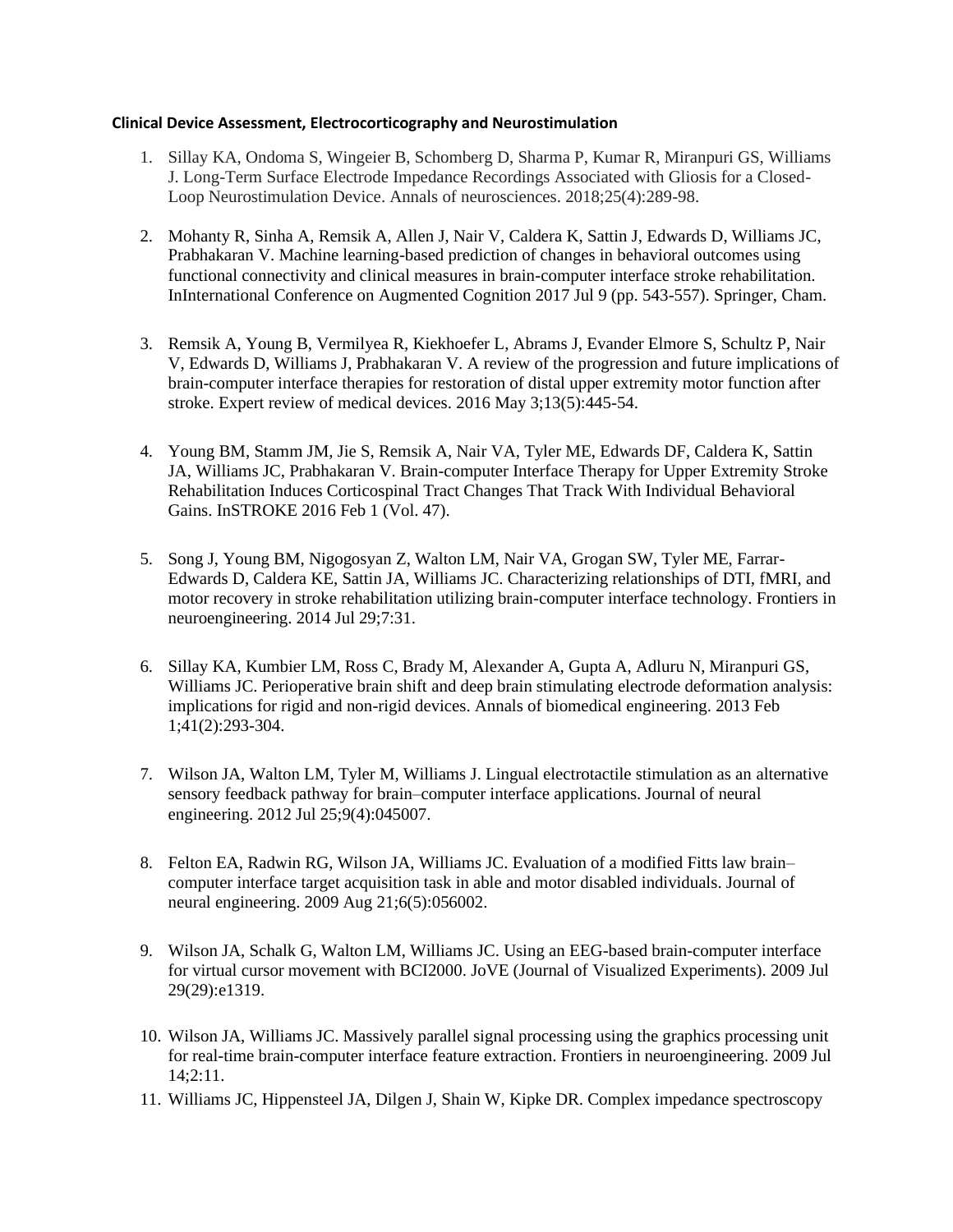for monitoring tissue responses to inserted neural implants. Journal of neural engineering. 2007 Nov 27;4(4):410.

## **Neuro In Vitro and Microfluidic Work**

- 1. Sagar MA, Cheng KP, Ouellette J, Williams JC, Watters JJ, Eliceiri K. Fluorescence lifetimebased intrinsic metabolic signatures of microglia cell (Conference Presentation). InLight in Nature VII 2019 Sep 10 (Vol. 11099, p. 110990C). International Society for Optics and Photonics.
- 2. Kim H, Lee IK, Taylor K, Richters K, Baek DH, Ryu JH, Cho SJ, Jung YH, Park DW, Novello J, Bong J. Single-neuronal cell culture and monitoring platform using a fully transparent microfluidic DEP device. Scientific reports. 2018 Sep 4;8(1):1-9.
- 3. Resto PJ, Beebe DJ, Williams JC. 9 A Review of Tubeless Microfluidic Devices. Microfluidics and Nanotechnology: Biosensing to the Single Molecule Limit. 2017 Dec 19:221.
- 4. Resto PJ, Bhat A, Stava E, Lor C, Merriam E, Diaz-Rivera RE, Pearce R, Blick R, Williams JC. Flow characterization and patch clamp dose responses using jet microfluidics in a tubeless microfluidic device. Journal of neuroscience methods. 2017 Nov 1;291:182-9.
- 5. Cheng KP, Kiernan EA, Eliceiri KW, Williams JC, Watters JJ. Blue light modulates murine microglial gene expression in the absence of optogenetic protein expression. Scientific reports. 2016 Feb 17;6(1):1-1.
- 6. Cavallo F, Huang Y, Dent EW, Williams JC, Lagally MG. Neurite guidance and threedimensional confinement via compliant semiconductor scaffolds. ACS nano. 2014 Dec 23;8(12):12219-27.
- 7. Hart SR, Huang Y, Fothergill T, Lumbard DC, Dent EW, Williams JC. Adhesive micro-line periodicity determines guidance of axonal outgrowth. Lab on a Chip. 2013;13(4):562-9.
- 8. Huang Y, Williams JC, Johnson SM. Brain slice on a chip: opportunities and challenges of applying microfluidic technology to intact tissues. Lab on a Chip. 2012;12(12):2103-17.
- 9. Resto PJ, Berthier E, Beebe DJ, Williams JC. An inertia enhanced passive pumping mechanism for fluid flow in microfluidic devices. Lab on a Chip. 2012;12(12):2221-8.
- 10. Huang Y, Agrawal B, Clark PA, Williams JC, Kuo JS. Evaluation of cancer stem cell migration using compartmentalizing microfluidic devices and live cell imaging. JoVE (Journal of Visualized Experiments). 2011 Dec 23(58):e3297.
- 11. Yu M, Huang Y, Ballweg J, Shin H, Huang M, Savage DE, Lagally MG, Dent EW, Blick RH, Williams JC. Semiconductor nanomembrane tubes: three-dimensional confinement for controlled neurite outgrowth. ACS nano. 2011 Apr 26;5(4):2447-57.